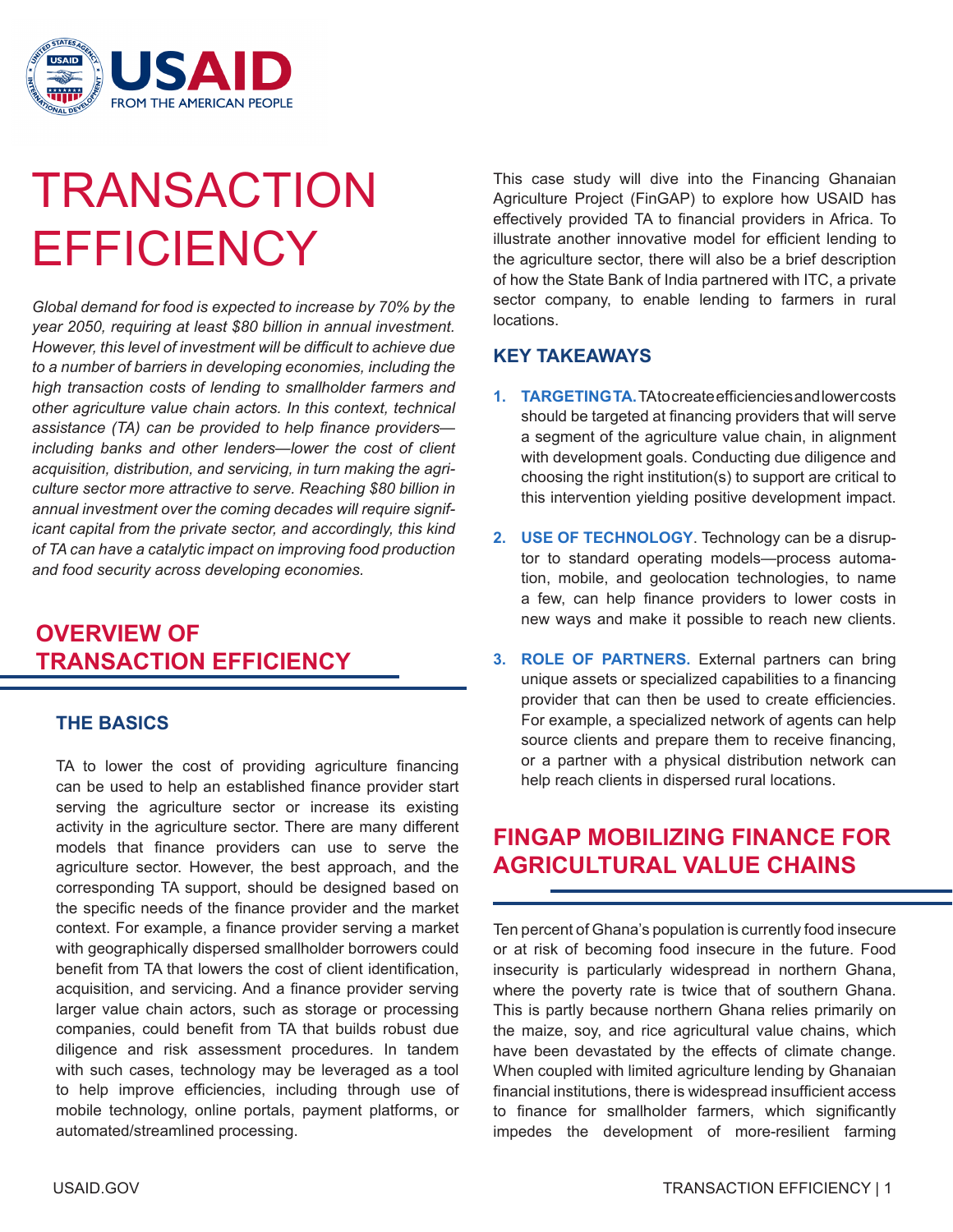practices and impedes growth in the sector.

FinGAP was launched in 2013 by USAID's Feed the Future initiative, and is a 5-year program that takes a comprehensive approach to financing the maize, rice, and soy value chains in northern Ghana. Two main elements make up the FinGAP program: the Financial Sector Support Unit, focused on building agriculture lending capacity and capabilities within financial institutions (FIs), and the Agribusiness Development Unit, focused on building a network of external advisors to support FIs' agriculture lending activities. Despite the different focus areas of these two elements, they utilize similar methods, including training and technical assistance support (see Figure 1).

Through the Financial Sector Support Unit, FinGAP focuses on increasing FIs' capacity to provide agriculture financing using a small grants incentive program and technical assistance. Technical assistance has involved the development and delivery of trainings focused on building the capacity of 128 FIs and increasing the quality of their agribusiness portfolios. These trainings have covered topics such as due diligence procedures, financial analysis, and savings capture strategies. For example, the training program on savings capture strategies provided information to managers on how longer term bank deposits can be used to fund lending activities as well as mechanisms for lending to Small, Medium, including Large Enterprises (SMiLEs) at low interest rates.

Through the Agribusiness Development Unit, FinGAP helped establish a network of over 40 Business Advisory Support (BAS) providers focused on lowering financial institutions' barriers to serving the agriculture sector. The BAS providers identify strong enterprises in need of financing, deliver investment preparatory TA for potential borrowers, and help structure financing arrangements. In order to establish this network, FinGAP undertook a significant effort to recruit top talent, provided supplementary training, and signed contracts with BAS providers who showed potential to connect SMiLEs with financing opportunities.

FinGAP's program provides ongoing technical assistance to BAS providers to strengthen their performance. This has involved training 43 BAS providers on competitive alternate financing mechanisms, marketing techniques, digital financing, and financial analysis. By offering these types of value-add services to SMiLEs, BAS providers are more effective at preparing their clients to grow and access financing. For example, BAS providers used insights from the alternative financing training to help SMiLEs list securities on the Ghana Alternative Market, and they leveraged skills from trainings and connections from FinGAP conferences to help SMiLEs develop strong business plans and apply for financing.

To help coordinate the efforts of the two TA programs, FinGAP invited exceptional BAS providers to participate in FI training programs. By developing relationships between the two constituencies, the BAS providers were able to further build their knowledge of FI financing requirements, increasing the likelihood of financing being successfully deployed.

To date, FinGAP has provided over 4,000 hours of TA support to FIs and has helped generate a 6% increase in the size of agricultural lending portfolios at participating FIs. As a result of FinGAP's broad TA endeavors, both FIs and BAS providers have developed new tools to improve their agribusiness financing activities. For example, one FI developed an agricultural cash flow analysis tool to help align crop budgets with the calendar in order to forecast borrower cash flow and financing needs, thus improving lending efficiency. Additionally, the BAS network has successfully improved their client acquisition and service delivery operations, closing 120 financing deals for SMiLEs since FinGAP's inception. Overall, FinGAP has catalyzed more than \$100 million of investment into the maize, rice, and soy value chains, impacting the lives of more than 80,000 smallholder farmers.

## **ITC AND STATE BANK OF INDIA, USING E-CHOUPALS TO ENABLE SMALLHOLDER LENDING**

Agriculture represents 23% of India's GDP and employs 66% of the workforce, but many smallholder farmers cannot access financing due to the high transaction costs associated with rural lending and concerns over farmers' lack of formal credit history. The State Bank of India (SBI), one of the largest and oldest banks in India, partnered with ITC, an Indian private sector conglomerate, to improve the cost-effectiveness of providing loans to smallholder farmers. This is an example of how an innovative partnership can be used to help traditional finance providers reach rural customers at a lower cost than would otherwise be possible. As part of their agricultural business, ITC developed the e-Choupal program which provides computers and internet access to rural farming villages. Through the ITC internet portal, farmers can access information on weather and market prices, learn farming best practices, and purchase agricultural inputs. As of 2014, there were 6,500 e-Choupals in operation, reaching more than 4 million farmers across India. While the e-Choupal model makes it easier for farmers to purchase higher quality agricultural inputs, oftentimes